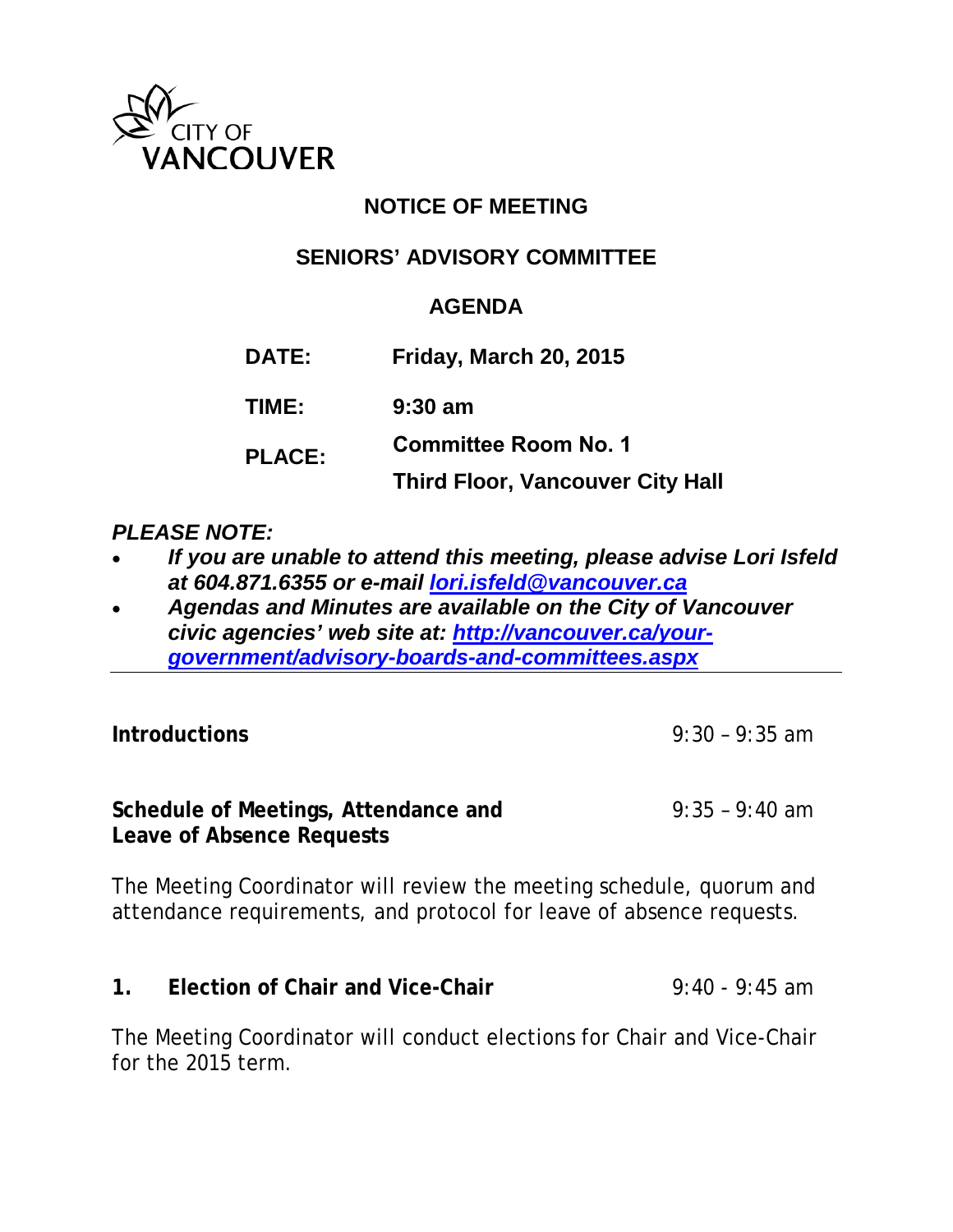#### **2. Approval of Minutes** 9:45 – 9:50 am

Minutes of the November 21, 2014, meeting to be approved.

# **3. Orientation and Housekeeping Matters** 9:50 – 10:10 am

Review of the following:

- Terms of Reference
- Role of Meeting Coordinator
- City of Vancouver Procedure By-law
- City of Vancouver Code of Conduct Policy
- 2015 2017 Membership List and City Staff Contact Information

#### **4. Committee Liaison Updates** 10:10 – 10:40 am

Review of roles and updates from the following liaisons:

- (a) Council Liaison Update
- (b) School Board Liaison Update
- (c) Park Board Liaison Update
- (d) Public Library Liaison Update
- (e) Staff Liaison Update

#### **5. 2015 to 2017 Workplan** 10:40 - 11:10 am

Discussion on Committee goals and objectives for the term.

**6. Subcommittees** 11:10 – 11:30 am

Discussion on potential Subcommittees for the 2015 to 2017 term. Previous Subcommittees for 2011 to 2014 term included:

(a) Communication and Outreach